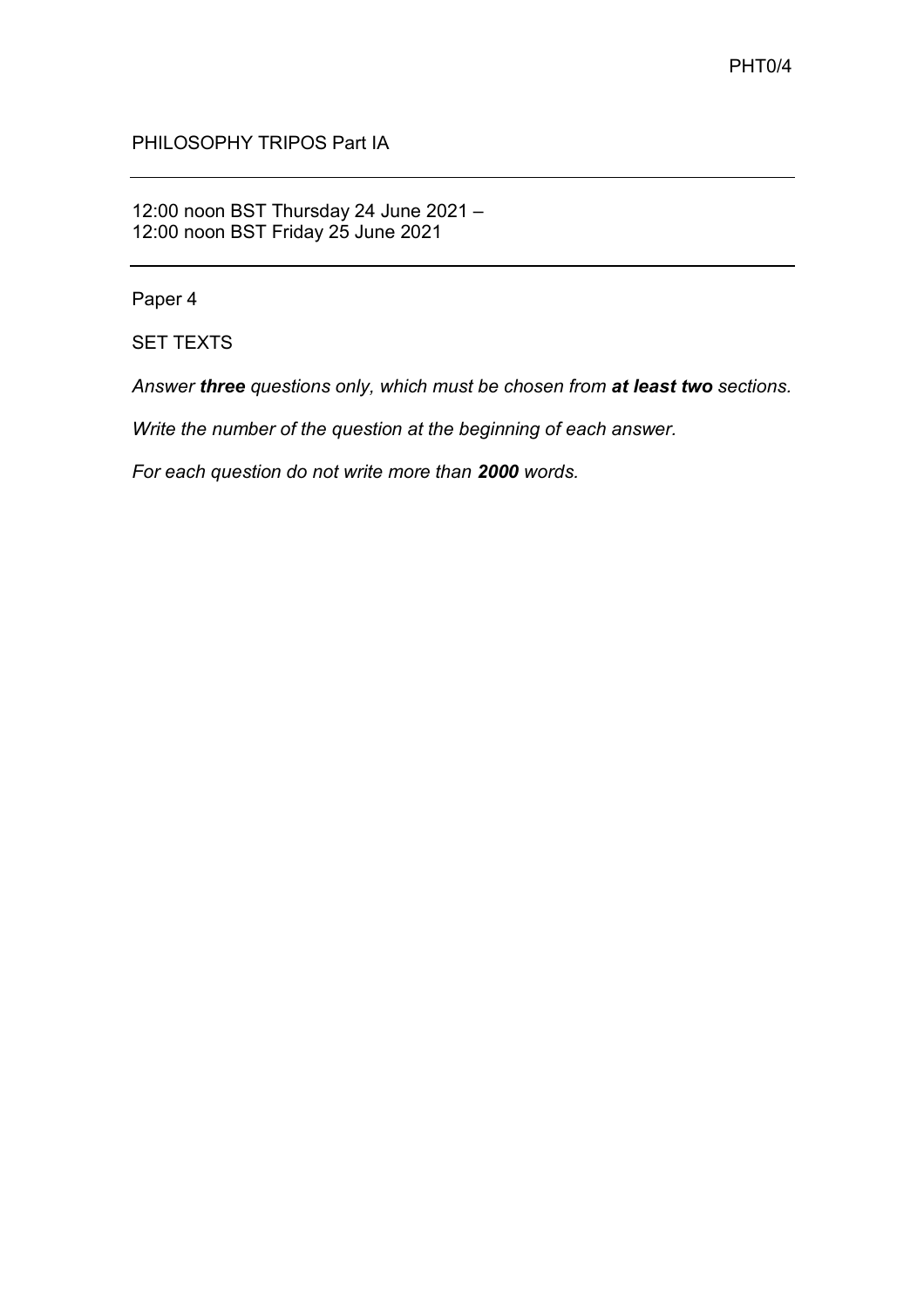## **Section A**

- 1. 'People know heaps of things without being able to define the terms in which they express their knowledge, and in a given case examples may be more useful for elucidating the meaning of a general term than a formal definition.' Is Socrates then wrong to demand that Meno provide a formal definition of virtue?
- 2. Are the literary and dramatic elements of Plato's *Meno* relevant to a philosophical interpretation of the dialogue?
- 3. Is there a better solution to Meno's paradox than the theory of recollection?
- 4. 'So too regarding virtue, since we don't know either what it is or what sort of thing it is, let us first make a hypothesis about it and then consider whether or not virtue is teachable.' (PLATO) Is this method vindicated by its results in the dialogue?

## **Section B**

- 5. 'I see plainly that there are never any sure signs by means of which being awake can be distinguished from being asleep.' (DESCARTES) How does Descartes try to distinguish being awake from being asleep? Is he successful?
- 6. 'And, when someone says, I am thinking, therefore I am, or exist, he is not deducing existence from thought by means of a syllogism, but recognises it as known directly by a simple intuition of the mind.' (DESCARTES) Discuss.
- 7. 'It is quite evident that existence can no more be separated from the essence of God than the fact that its three angles equal two right angles can be separated from the essence of a triangle.' (DESCARTES) Why does Descartes compare the essence of a triangle with the essence of God? Does his argument prove the existence of God?